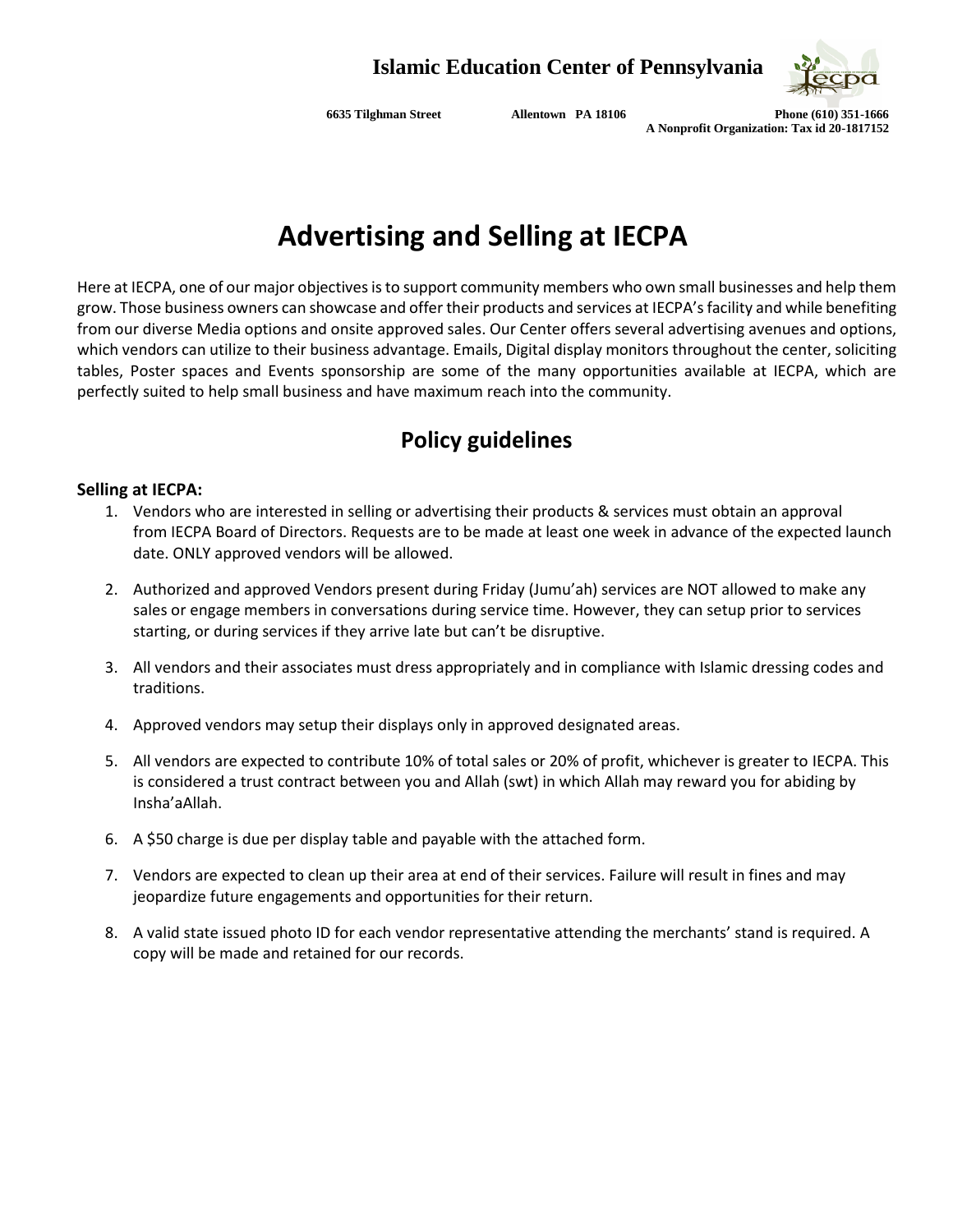### **Islamic Education Center of Pennsylvania**



**6635 Tilghman Street Allentown PA 18106 Phone (610) 351-1666 A Nonprofit Organization: Tax id 20-1817152**

#### **Advertising at IECPA:**

1. Vendors who are interested in advertising their products and services must obtain prior approval from IECPA Board of Directors. Requests are to be made at least one week in advance of the expected launch date.

ONLY approved vendors will be allowed.

- 2. Vendors can advertise their products or services through
- IECPA weekly email distribution IECPA website (IECPA.org)
- Display monitors in the lobby and social events hall
- 
- During family dinner and special events
- 3. Advertisement contracts run from one week to one year.
- 4. A valid state issued photo ID is required with each advertisement contract. A copy will be made and retained for our records.

"*The advertiser and advertising agency (if applicable) agrees to assume full liability & responsibility, jointly and severally, for the contents and effect of any advertisement they have caused to be published in The Islamic Education Center of PA (here referenced as IECPA) and/or its subsidiaries and divisions related media (Web site, facilities, be it digital and/or printed) and any claim arising from such publication, including, but not limited to, claims for libel, invasion of privacy, commercial appropriation of one's name or likeness, copyright infringement, trademark, trade name or patent infringement, commercial defamation, false advertising, or any other claim whether based in tort or contract, or on account of any state or federal statute, including state and federal deceptive trade practices acts. In addition, the advertiser and advertising agency agree, jointly and severally, to indemnify, defend and hold IECPA &/or its divisions harmless for all claims (whether valid or invalid), lawsuits, judgments, liabilities, damages, losses, costs and expenses of any nature (including the assessment of reasonable attorneys' fees) resulting from or caused by the publication of any advertisement placed by the advertiser or advertising agency*."